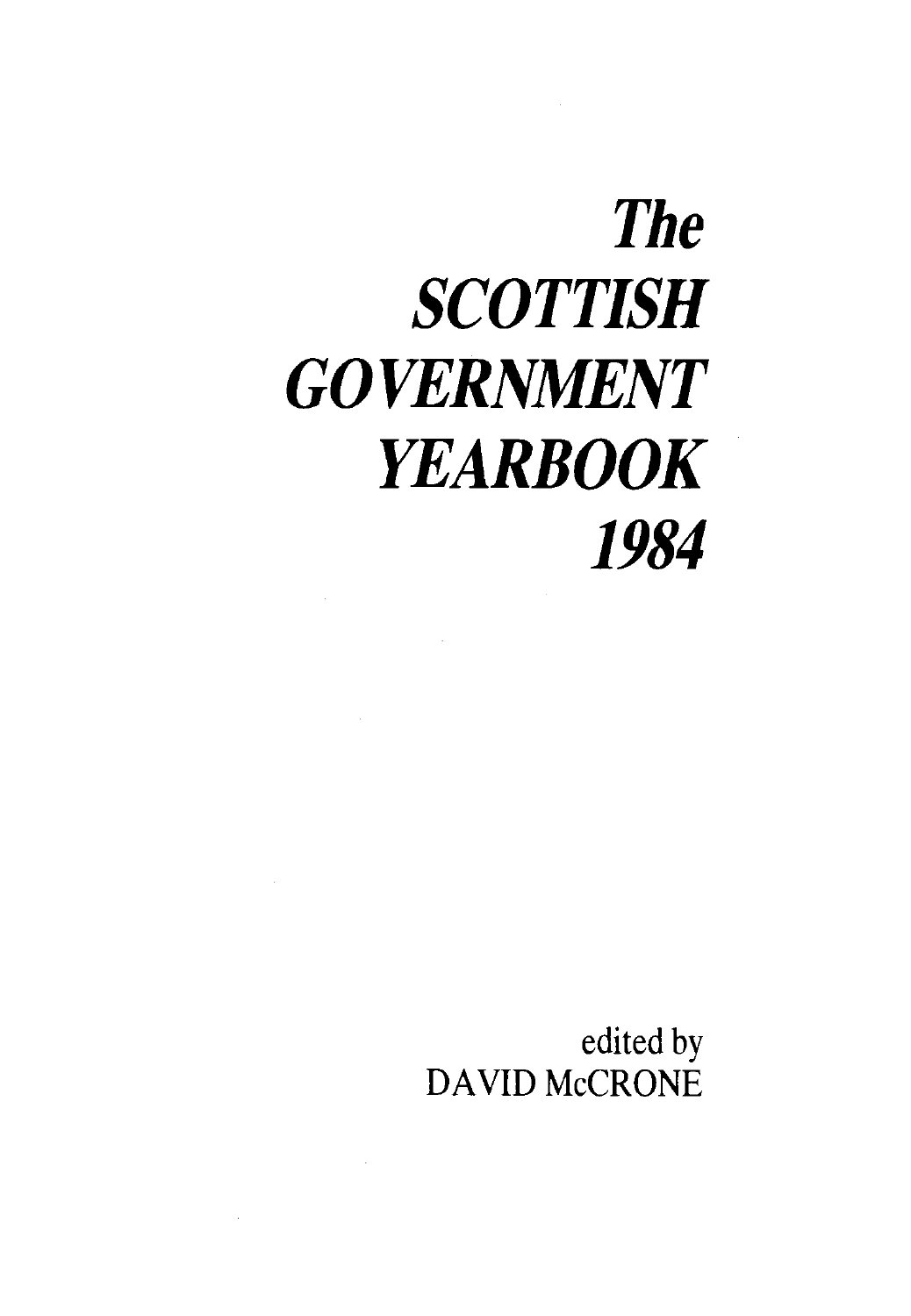## First published 1983

## Printed by

Research Centre for Social Sciences, University of Edinburgh

ISBN 0 9508369 0 8

Unit for the Study of Government in Scotland